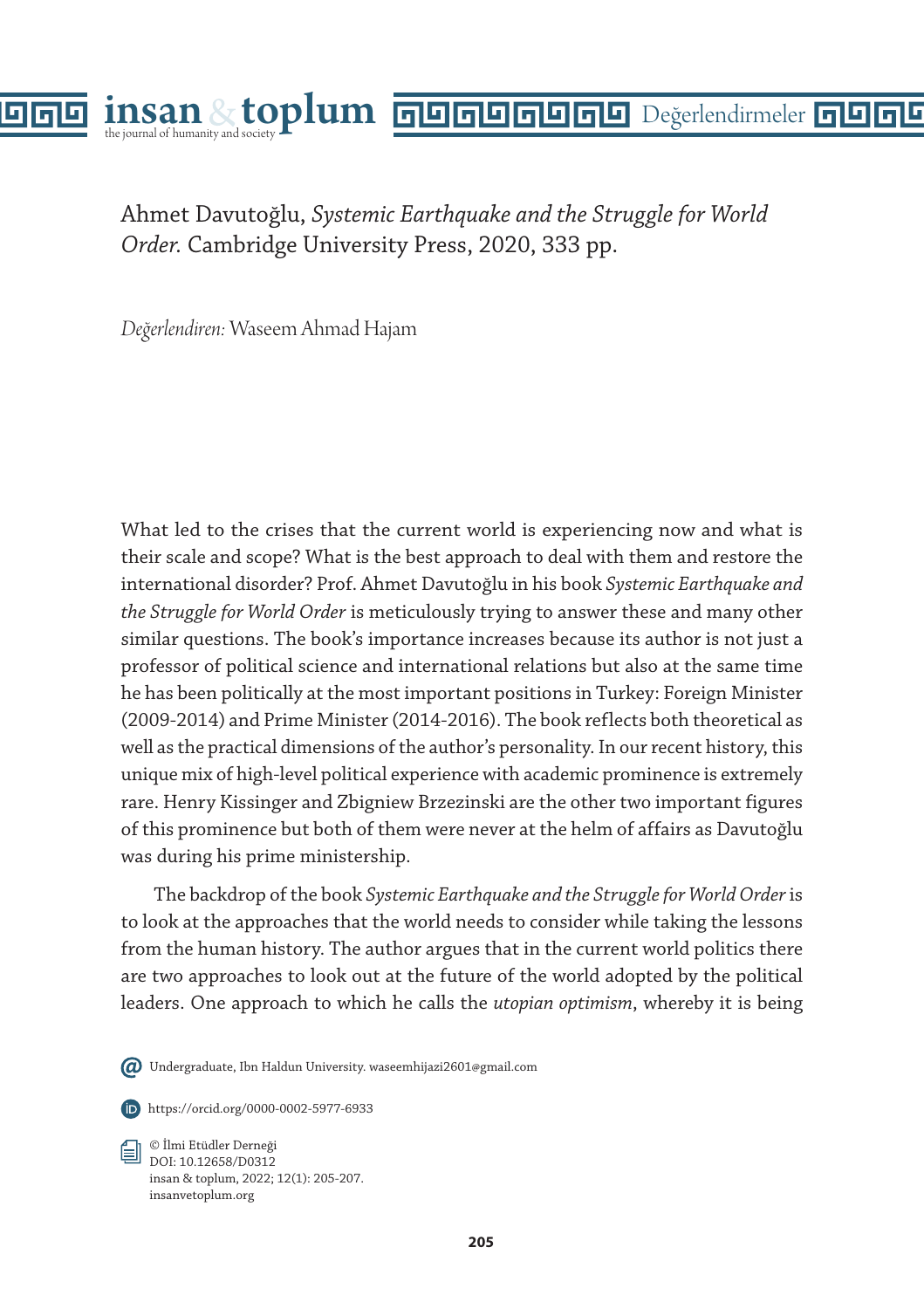assumed that the world is going to a better future, present crises are just the rough edges and exceptions of that great pathway as is also held by the liberalism. On the other hand, the second approach, called as *nihilistic pessimism* gives the disappointed picture of the global politics and emphasizes that the world is in deep crisis and the future is too much chaotic and it is beyond the human power to reorder it. The author discredits both of these approaches and comes up with a third and an alternative approach to which he calls '*realistic optimism'*, which in a sense is the combination of the two earlier approaches. Realistic optimism is neither to pass over the current crisis by underestimating them nor to get hopeless and leave it to get in order on its own. It is instead to act and try to solve the crisis while realistically following the events. In his words, "the methodology to get out of the vicious circle formed by this dual clamp is to show realistic optimism in determining and analyzing elements of tension in the international order, and visionary optimism in conceptualizing the future" (p. 5).

The author uses the analogy of an earthquake to make the sense of the existing crisis that befell upon the international politics and pushed it towards the disorder. Four systemic earthquakes- *the geopolitical earthquake* (fall of USSR in 1989–1991); *the security earthquake* (9/11 attacks on the USA in 2001); *the economic earthquake* (global financial crisis in 2008); and *the structural earthquake* (Arab Spring that began in 2010), shook the foundations of the European international order and every time, there was a mistake to cope up with it and lessen the future loss. This resulted in the nation-states becoming more fragile structurally, disturbing the regional power balances and above all, making key players dysfunctional to act when needed (p. 8). Based on the realistic optimism, it is quite possible to reorder and end the crisis provided that principal elements in order of the system are consolidated as in case of pre-earthquake preparation of consolidating the structures and making them earthquake-resistant.

The book is divided into two parts, with each part having four chapters. The first part is majorly the analysis of the world order we are in, its emergence, features, key actors, effects of the systematic earthquakes on national, regional and global structures and the consequences it has led to. The miscalculation on behalf of the US to create a new world order as they had assumed post-cold war an end of history further pushes the disorder into the swamps.

In the second part of the book, the author tries to present the vision and guidelines for the new international order, while learning lessons from the mistakes made during the four systematic earthquakes discussed in the part one. The new world order should be founded on 5 I's: inclusiveness, internal consistency (the